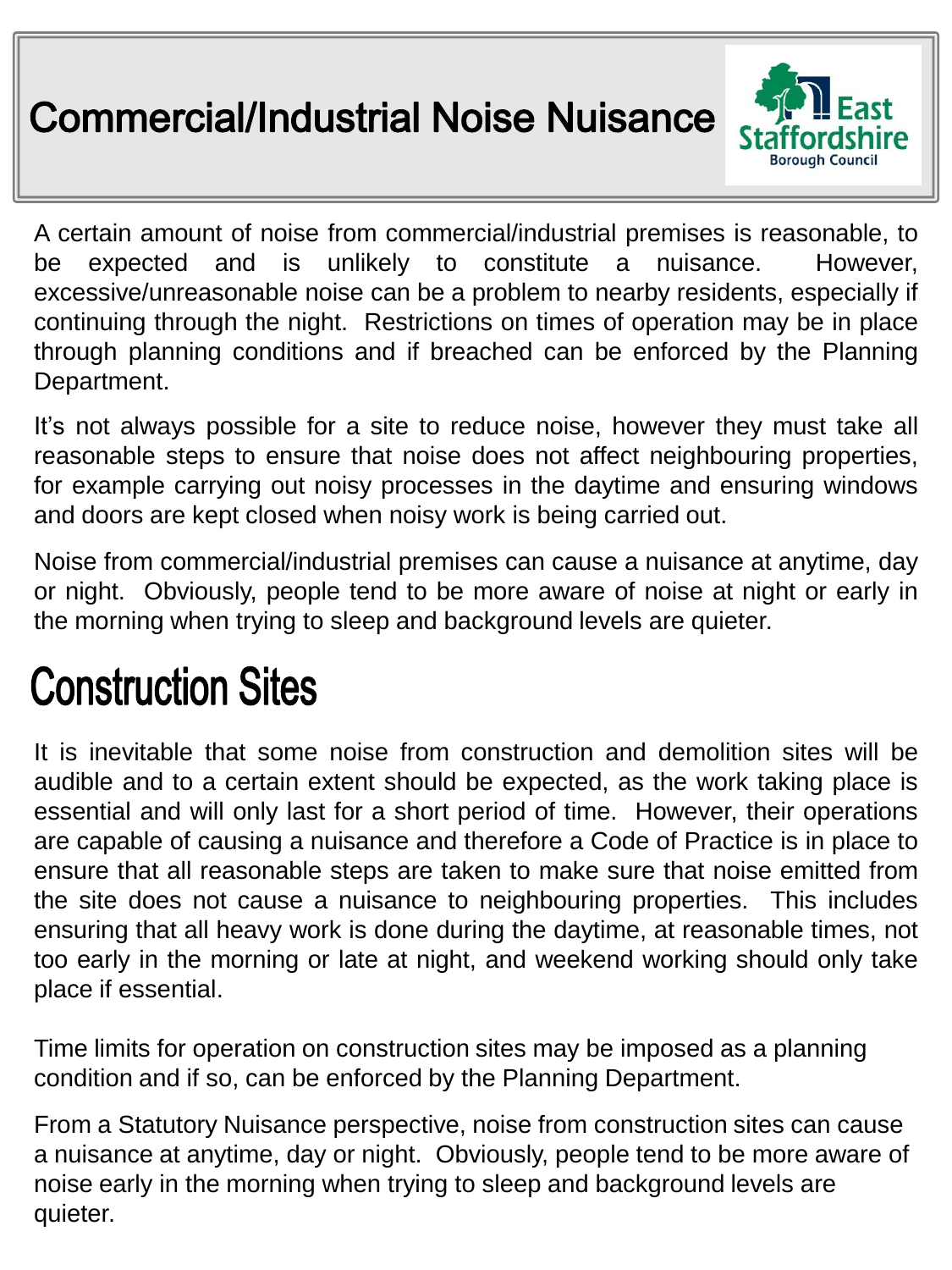Additionally, in some cases a Notice can be served prior to or during the works under the Control of Pollution Act 1974, which can control the way the works are done, the hours of operation and what plant or machinery can be used. This Notice is only implemented on large scale developments and is used at the discretion of the Authority.

## Q. What to do if suffering a nuisance?

In most cases we advise that the informal approach is the best course of action in the first instance. This gives those responsible for the noise time to take steps to resolve the problem, especially if they are not aware that a problem exists or to what extent it affects those nearby. By staying calm and taking on board both points of view, the problem can hopefully be resolved straight away.

If the problem cannot be resolved informally you can contact us to make a formal complaint.

## Q. How do I complain?

You can phone, write or email - all we need to know is:

- Which address/premises the noise is coming from.
- Complainant's name and address details are not disclosed in the initial stages of the complaint.
- What type of noise the complainant is experiencing, how regular it is and any other relevant information would be useful.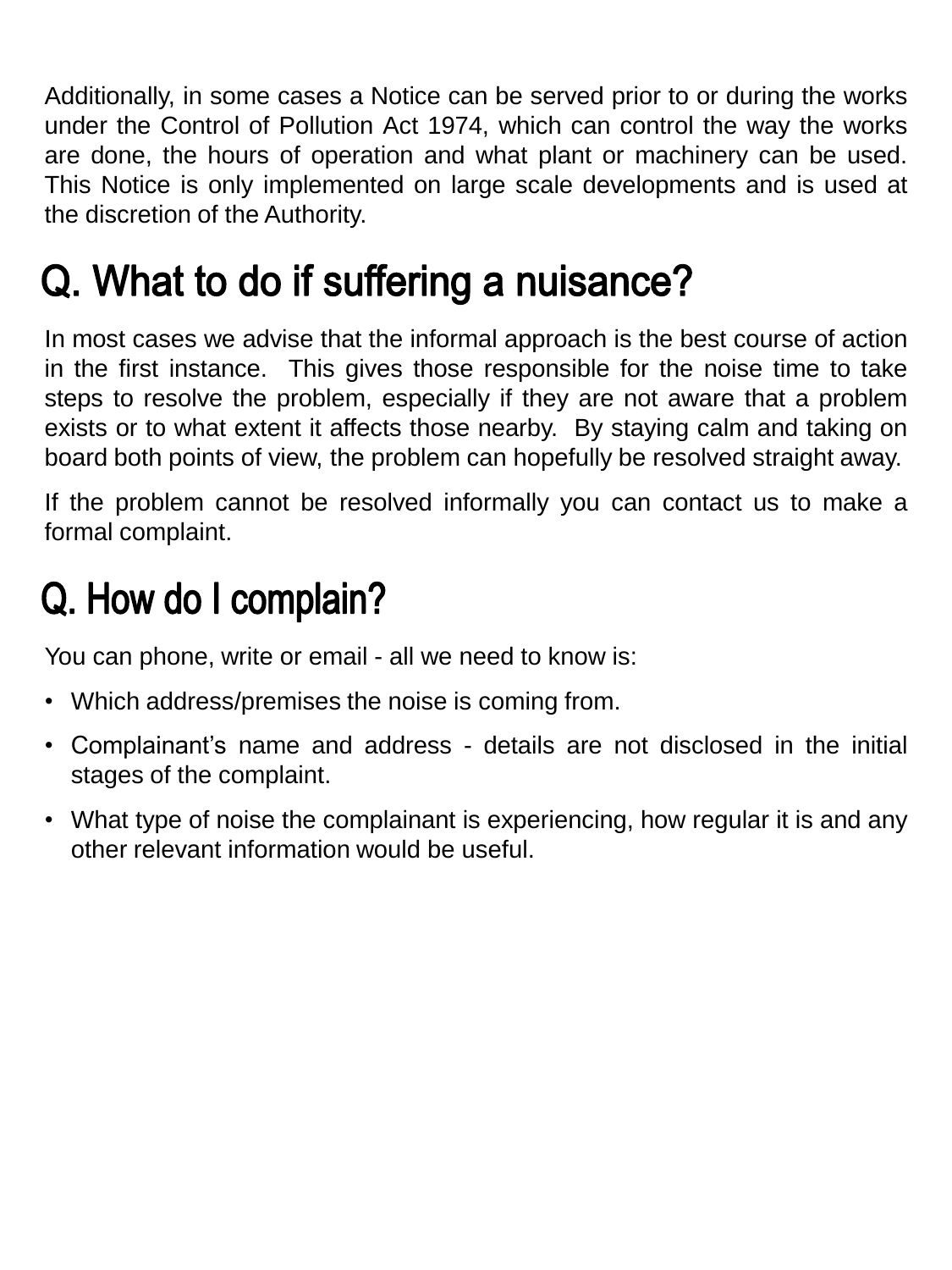# **Noise Complaint Procedure**

### **1. The Friendly Approach**

In most cases we advise that the informal approach is the best course of action in the first instance. This gives the person responsible for the noise time to take steps to resolve the problem, especially if they are not aware that a problem exists or to what extent it affects those nearby. By staying calm and taking on board both points of view, the problem can hopefully be resolved straight away.

#### **2. Making a Complaint**

If the problem cannot be resolved informally a formal complaint can be made to us. We, as an Authority, have a duty to investigate complaints of this nature. We have a standard procedure for investigating complaints to make sure that each complaint is treated fairly and with no bias. This involves gathering evidence to support the case. If the Authority is satisfied that the noise amounts to a Statutory Nuisance, formal action can be taken. An investigation by this Department may last over 6 months. If a complaint is open for longer than this, we will keep all relevant parties informed. The main steps involved are explained below.

#### **3. Sending Letters**

A letter is sent to the person responsible for the noise, making them aware that we have received a complaint and advising them accordingly.We also write to the complainant asking them to complete and return a diary sheet detailing when the noise is happening and how it is affecting them.

The problem is often resolved when we send a letter to the person responsible for the noise. If the noise persists we then ask the complainant to return the diary sheet.

*We do NOT disclose details of the complainant during the first stages of our investigation. However, if a Statutory Nuisance is witnessed at any time during the investigation, the complainant's address will be included on the 'Noise Abatement Notice' , as being the property affected by the nuisance. The complainant may need to appear in court to give evidence though this is very rarely necessary.*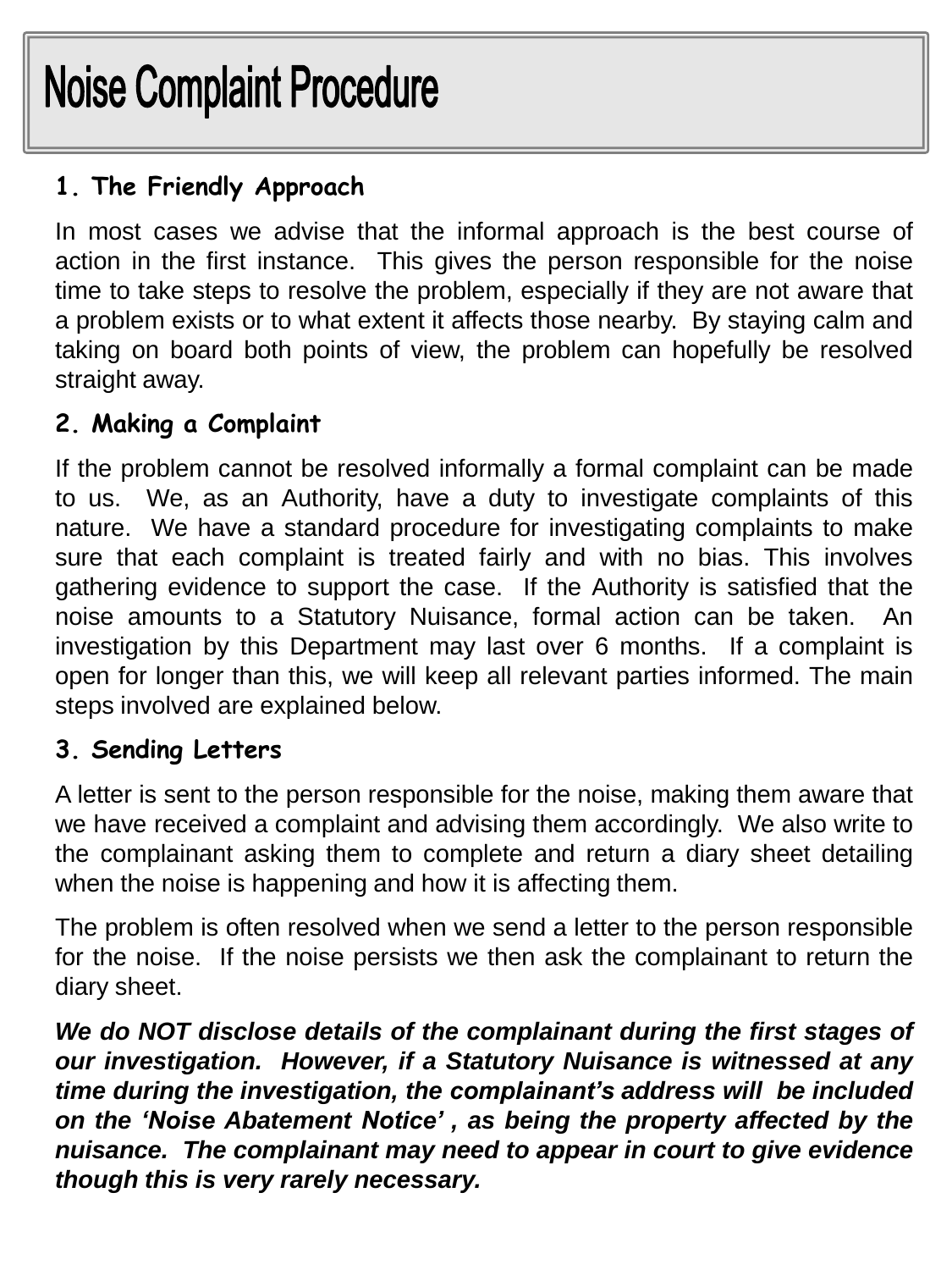#### **4. Assessment of Diary and Recording the Noise**

The return of a completed diary sheet is essential to continue with the investigation. We carefully look through it and decide if the complaint needs further investigation. If it does, we arrange to install recording equipment in the complainant's property. If a good indication of the noise is not captured straightaway we would normally allow up to three occasions for the equipment to be installed. We then listen to the tape and decide if we think a potential nuisance is being caused.

#### **5. Witnessing the Noise**

If we think the noise is a potential problem, then we will arrange for officers to try and witness the nuisance in the complainant's home.

#### **6. Establishing a Nuisance and taking Formal Action**

If we witness the noise and establish that it is a **Statutory Nuisance under the Environmental Protection Act 1990 we must then serve a Section 80 'Abatement Notice'.** The Notice is a legal document and is addressed to the person responsible for the noise, requiring them to abate the nuisance to a level that does not constitute a Statutory Nuisance.

Before a Notice is served we take a witness statement from the complainant. The statement is used to show how the noise affects them, how long it has been happening and details other important facts. *A statement is a legal document and could be used as evidence in court if needed.*

#### **7. Breach of Notice**

If the person responsible does not comply with the Notice, then further evidence will need to be gathered to show that the Notice has not been complied with. Once sufficient evidence has been gathered, the case would then be referred to our legal team with a view to prosecution. *The complainant may be required to appear in court to give evidence.*

## Q. Do we always take formal action?

In some cases after careful consideration we decide that a Statutory Nuisance cannot be substantiated. The reasons for this may be due to lack of evidence, noise sensitivity, the fact that the problem only occurs occasionally and is hard to witness or because there is no unreasonable element to the complaint.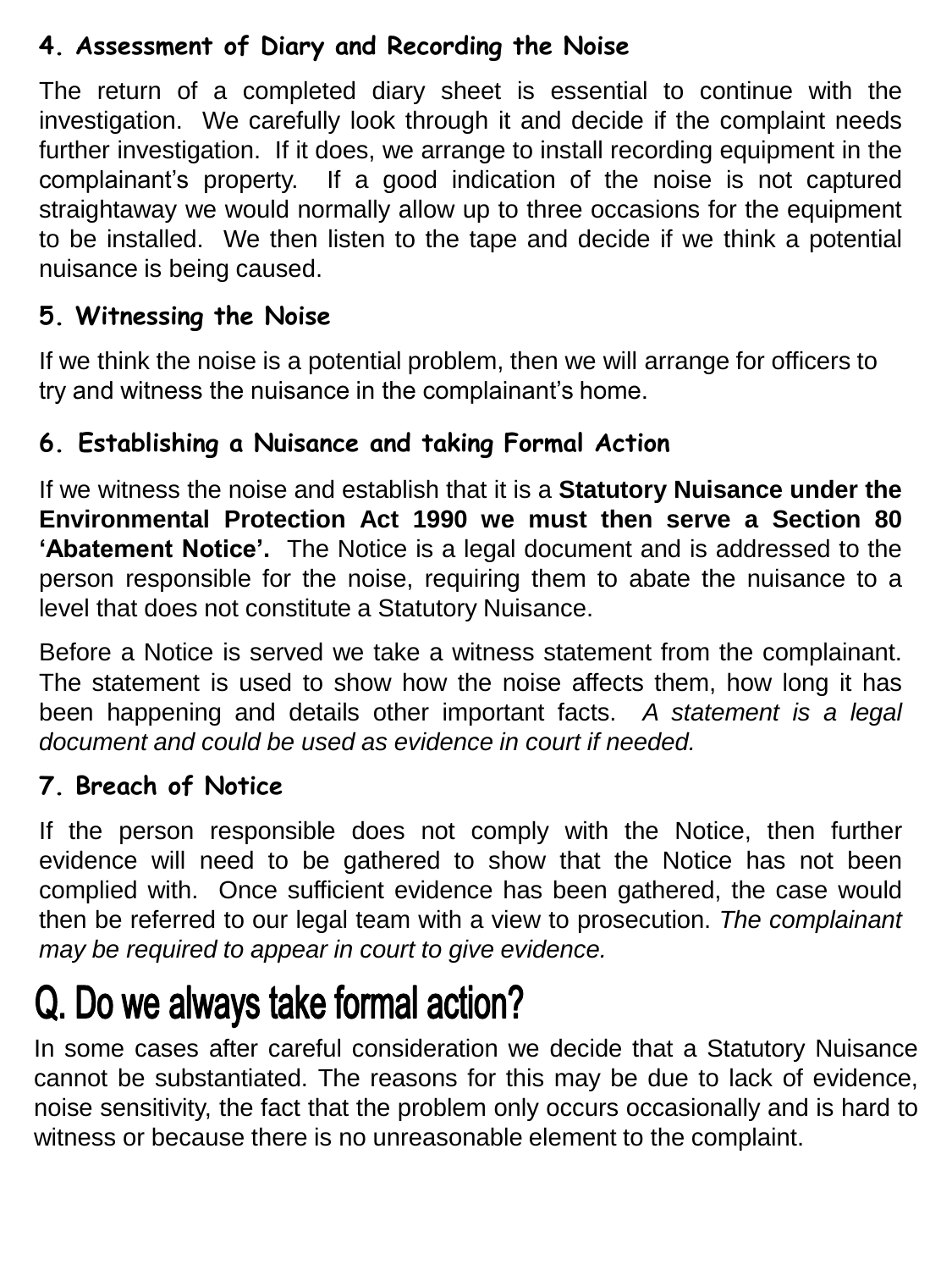## **Advice for Complainant's - Taking your own action**

If we are unable to substantiate a Statutory Nuisance or alternatively you decide to take your own action, you can complain about the noise directly to the Magistrates Court. The Magistrates Court will need to be persuaded that the noise problem amounts to a Statutory Nuisance.

Before complaining to the Magistrates it is important to informally approach the person responsible for the noise. Before you start legal proceedings you must give at least 3 days notice in writing to the person responsible for the noise explaining that you intend to take legal action. At this stage you should seek advice from the clerk at the court, tel. 01785 223144 and advise them that you wish to take action under Section 82 of the Environmental Protection Act 1990.

If the Magistrates think that you have an arguable case, a summons will be issued and delivered to the person responsible for the noise. This will confirm the date and time that has been arranged for a court hearing. If the Magistrates decide in your favour, then the court can take various steps to solve the problem.

| <b>Contact details</b>                                                         |                                                                                                                                                                                  |
|--------------------------------------------------------------------------------|----------------------------------------------------------------------------------------------------------------------------------------------------------------------------------|
| By post.                                                                       | <b>Environmental Health</b><br>East Staffordshire Borough Council<br><b>The Maltsters</b><br><b>Wetmore Road</b><br>Burton upon Trent<br><b>Staffordshire</b><br><b>DE14 1LS</b> |
| By telephone:                                                                  | 01283 508524 or 01283 508578                                                                                                                                                     |
| By email:                                                                      | ehsupport@eaststaffsbc.gov.uk                                                                                                                                                    |
| Visit our website at: www.eaststaffsbc.gov.uk                                  |                                                                                                                                                                                  |
| Pollution Pages: http://www.eaststaffsbc.gov.uk/environmental-health/pollution |                                                                                                                                                                                  |